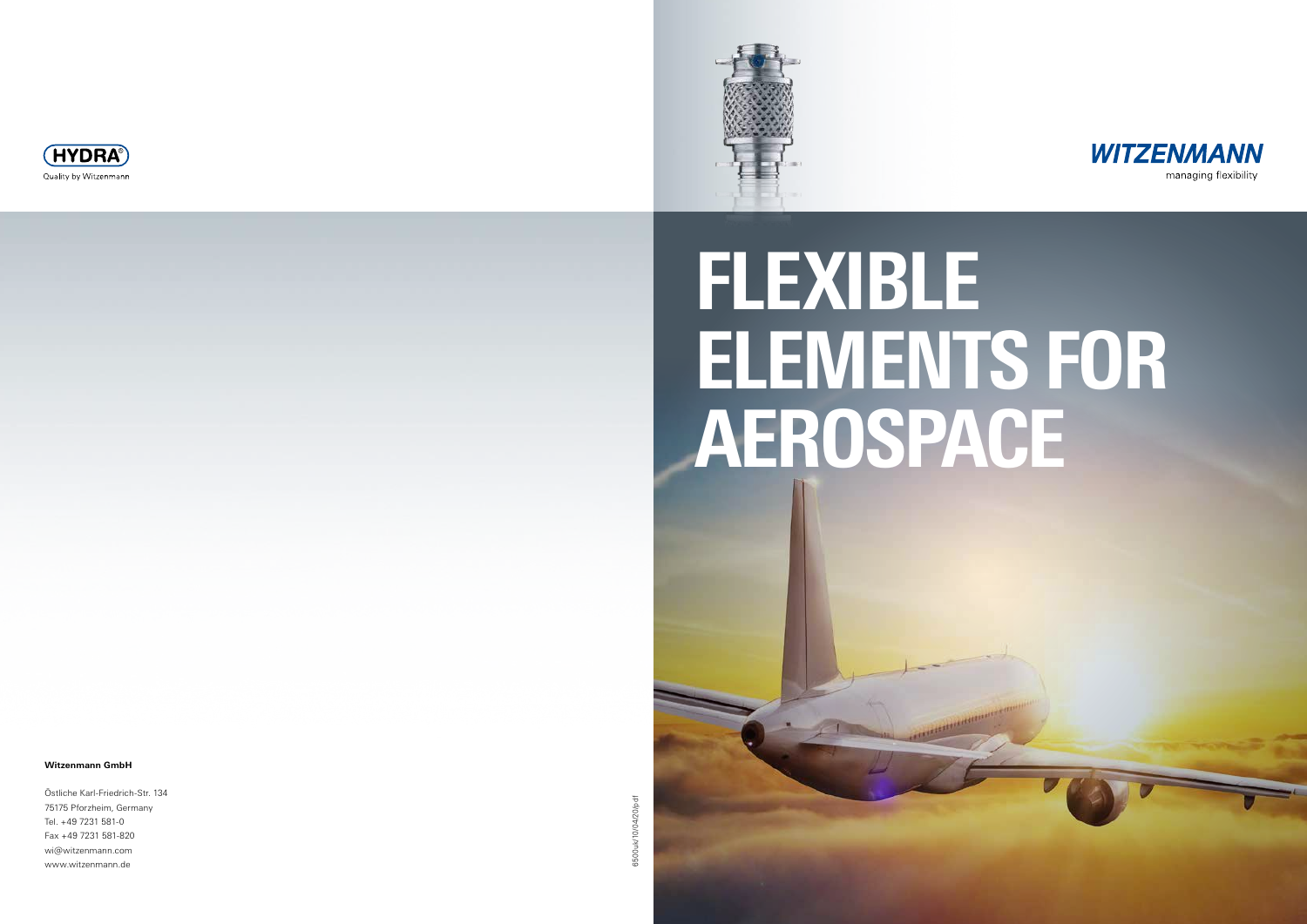**2** 6500uk/10/04/20/pdf 6500uk/10/04/20/pdf **3**





## **World market leader**

Witzenmann is a global group of companies that specialises in flexible metallic elements. Our company is renowned as an innovative development partner and reliable manufacturer within the industry thanks to our vision of "managing flexibility". Today Witzenmann offers the widest range of products for the most diverse areas of application. This enables us to offer the correct solutions time and time again.

## **Assuming responsibility**

By signing the Declaration of Accession the Witzenmann Group is committed to the 10 principles of the United Nations Global Compact. The initiative by former UN Secretary General Kofi Annan is derived from the "Universal Declaration of Human Rights", The International Labour Organization's "Declaration on Fundamental Principles and Rights at Work" (ILO) and The Rio Declaration on Environment and Development.



With 24 companies in 19 countries Witzenmann is number 1 in this branch of industry worldwide.



# THE GROUP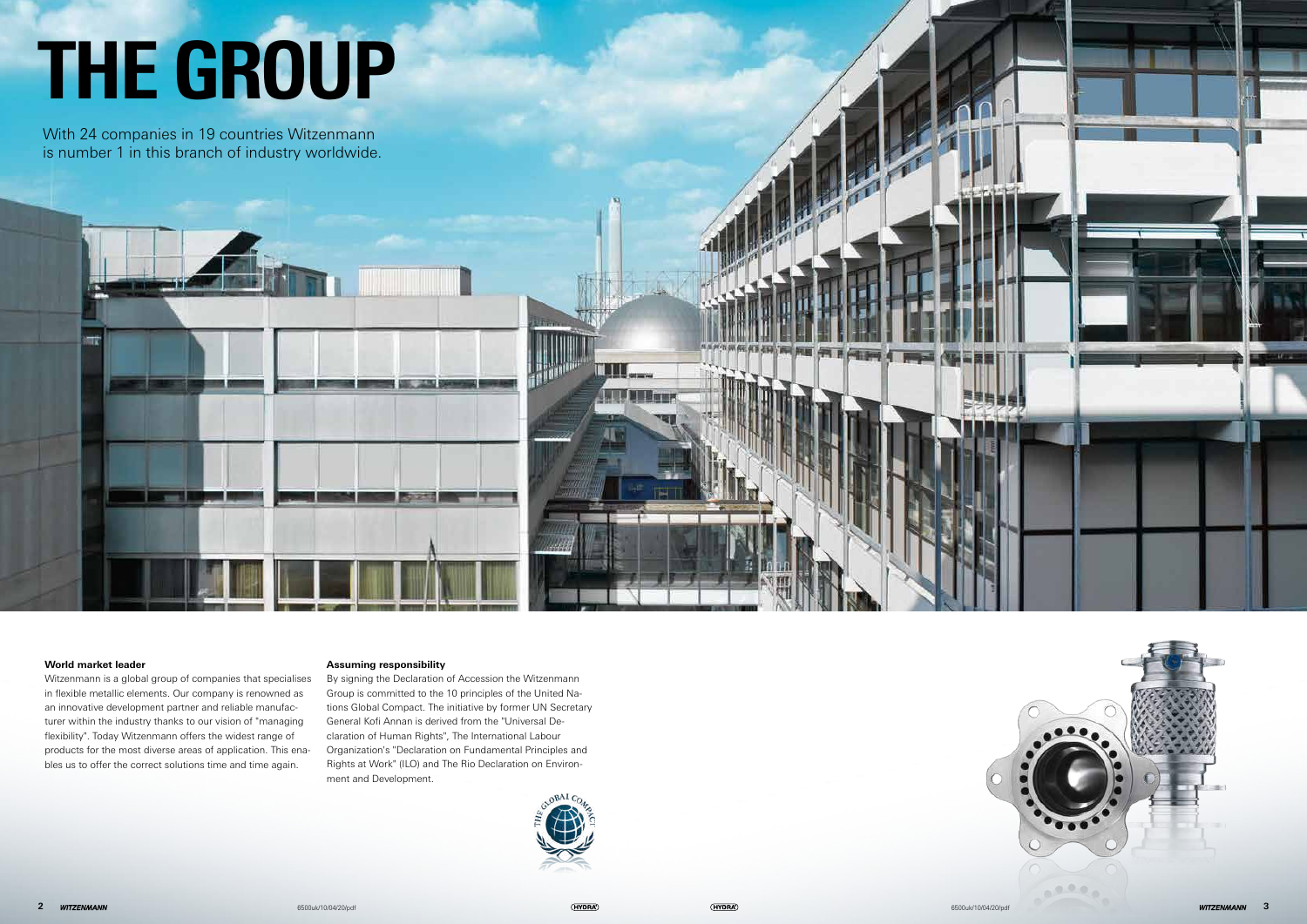

This does not only reflect the expertise of each individual employee – but also the quality of our processes.



Durability and absolute reliability are a must for a company that strives for quality leadership. It is not only DIN ISO 9001/ TS 16949 certification, but also a wide variety of national and international approvals and certifications that constitute "HYDRA - Quality by Witzenmann". In the Aerospace sector we hold the system-approval acc. to EN 9100 as well as the NADCAP approvals for special processes welding (WLD) and non-destructive testing (NDT). Our customers include many major manufacturers in the aviation and space travel segment. This is reason enough for us to consistently enhance the qualitative development of our product solutions.

## **Spin-off effects from other markets**

Besides Aerospace Witzenmann is involved in many highly specialised markets like nuclear power, automotive, truck, engines, sustainable energy and even medical technology. These are all fields in which maximum functional reliability is required under demanding operating conditions. This is one of the factors which makes us an experienced and innovative development partner for our customers worldwide.

## QUALITY BY WITZENMANN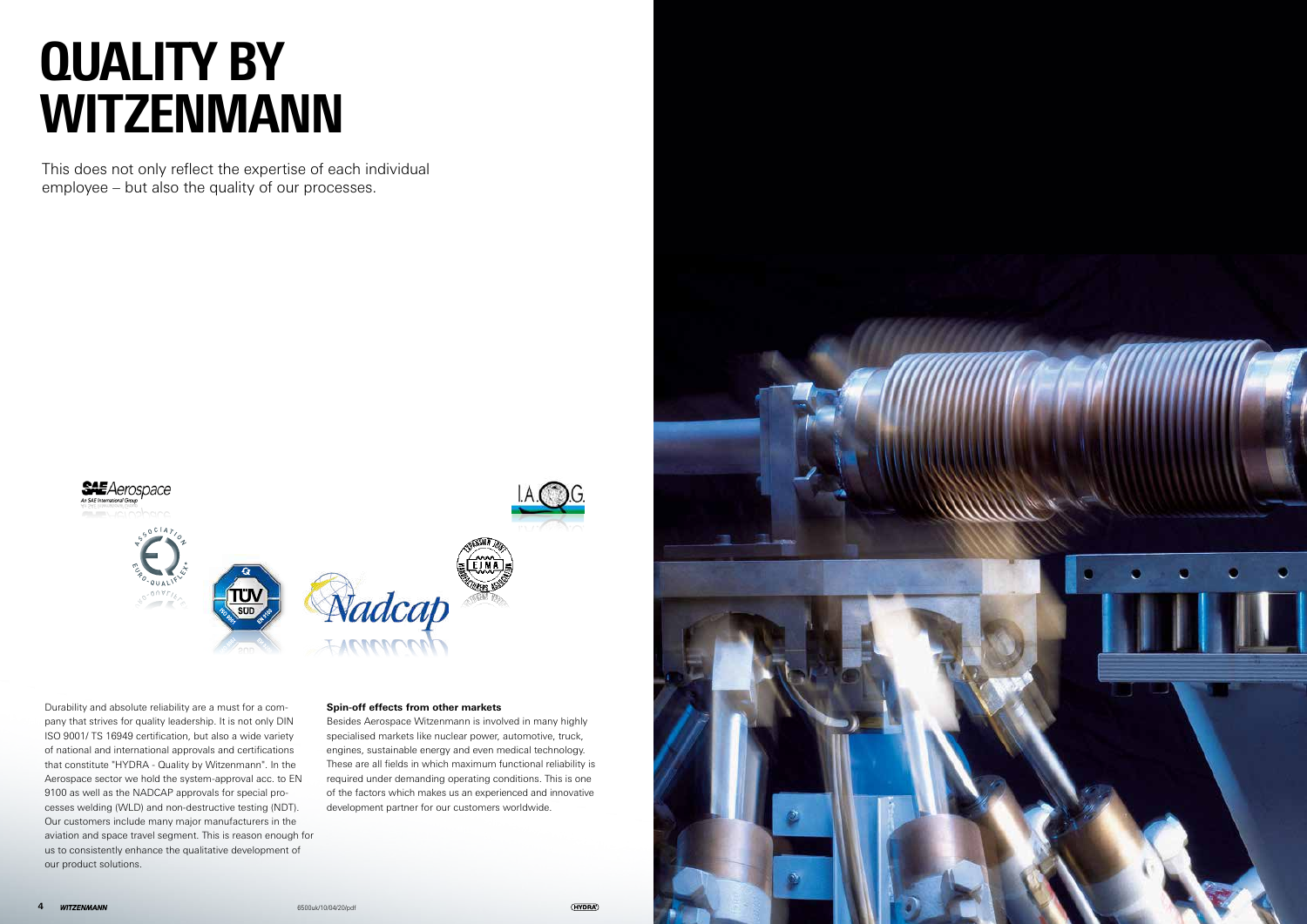## **Concept Study Series production**

# DEVELOPMENT PARTNER

Our certified development process helps us to industrialize optimal product solutions from the first idea to an economic series production.





## **Concept Study**

One of our corporate principles is to develop our products always close to the market requirements. As a competent development partner of the aerospace industry our engineers transfer the first ideas or concept studies of our customers into smart and sophisticated product solutions.

## **Engineering & Design**

Our products are calculated and designed in accordance with international standards such as DIN, EN, EJMA, ASME or SAE Aerospace. FEM analyses of stress distribution and material tests are done in-house as important basis for the design of our products.

## **Testing & Qualification**

Prototype-testing is done in-house to verify the static and dynamic characteristics of our products. Formal productqualification according to customer´s technical specification can be done by the use of our extensive testing facilities. Our central laboratory is equipped with hydraulic and electrodynamic vibration test stands. Multiaxis machines from 1DOF to 6DOF can perform full life-cycle-testing of our products under "real conditions". The effects of all types of operation conditions, like corrosive environment, pressurepulsation, temperature, movement and vibration can be investigated in our own material laboratory.



## **Special Processes**

As the production processes welding and forming belong to our core competences, we can provide a lot of know-how and experience in the treatment of a wide range of different stainless steel alloys as well as for Inconel 625, Aluminium and different Titanium-alloys. For the Aerospace sector we can provide NADCAP certification for the special processes welding (WLD) and non-destructive testing (NDT). A modern machine park with a separate production area only for aerospace as well as the access to additional "State of the Art" production capacities in the production association of the Witzenmann Group, allows us to optimally control our manufacturing-processes.

## **Series Production**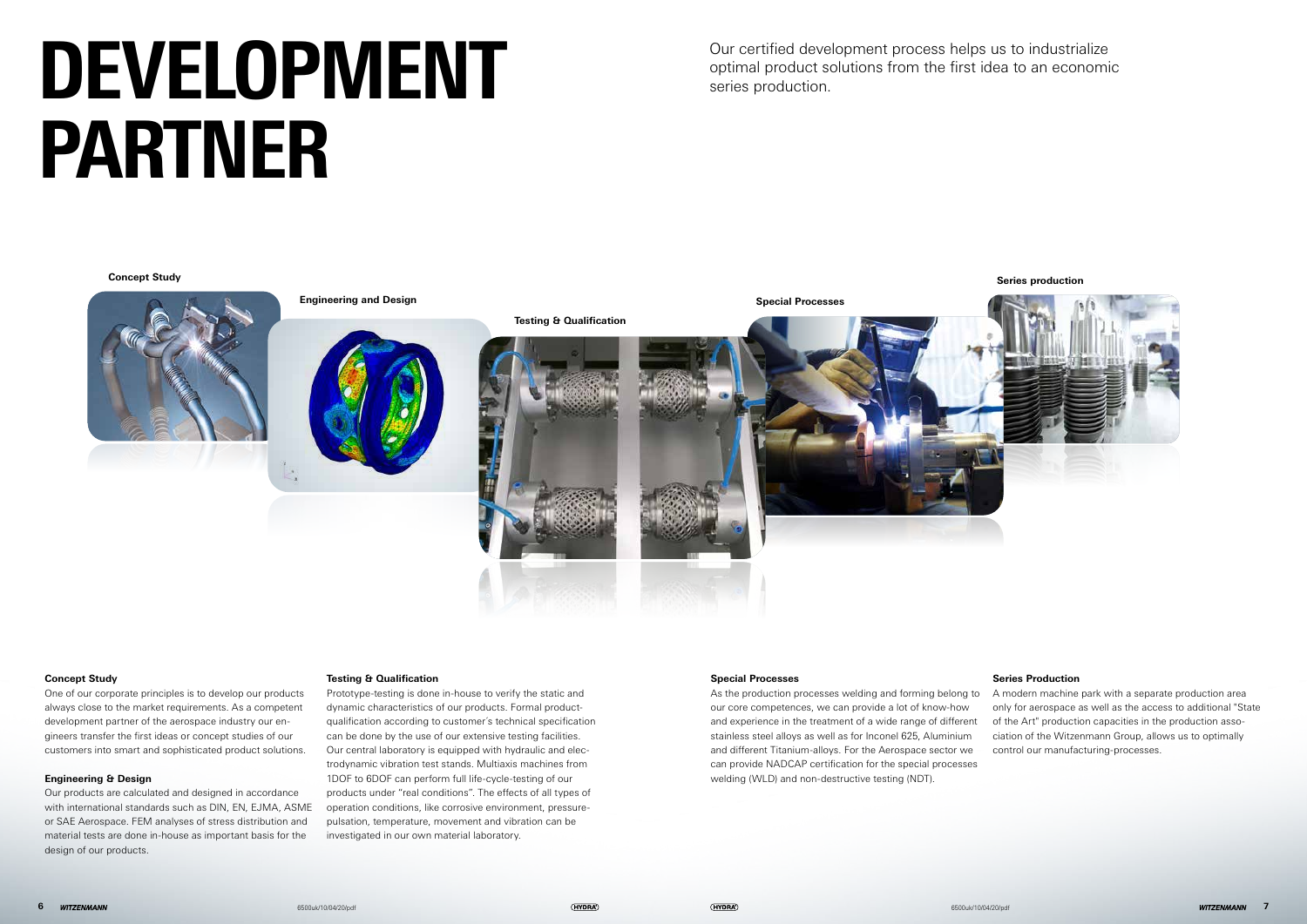Nowhere are the demands on technology and production greater than in aviation and space travel. Witzenmann designs, develops and manufactures products for extreme conditions and applications.



Corresponding with our claim to quality leadership, Witzenmann´s quality management is firmly anchored in all processes and structures, and hence secures uniformly high quality standards within the Witzenmann Group.

Flexible elements and duct-systems are important products for several applications in fixed wing aircrafts, rotocrafts, space-launchers and -vehicles:

## **Our applications**

- Centre tank coupling
- **Fuel distribution**
- $\blacksquare$  Hydraulics
- **P**neumatics
- $\blacksquare$  Protective conduits
- Absorption of shock and vibration
- **Bleed air distribution**
- $\blacksquare$  Wing anti-icing
- $\blacksquare$  APU drainage
- **Fuel-valves-bellows for space**
- **Flexible cryogenic supply-lines**



- **AIRBUS**
- 
- 
- arianeGROUP
	- $Cryospace$
	- $\blacksquare$  Fadea
	-
	-

## **REFERENCES**

- AIRBUS Defence & Space
- **AIRBUS Helicopters**
- **Air Liquide Advanced Technologies** 
	-
- **Eaton Aerospace** 
	-
- p Industria de Turbo Propulsores
- **Exercise Liebherr Aerospace**
- **Magna Steyr Aerospace**

## **D** MBDA

- **NTU Aero Engines**
- **DHB** System
- Premium AEROTEC
- $\blacksquare$  Rockwell Collins
- **Rolls-Royce**
- $\blacksquare$  Safran
- **B** Safran Aero Boosters
- Tesat-Spacecom
- **F** Thales Alenia Space
- **E** Zoerkler Gears

## WE MOVE IN EXTREMES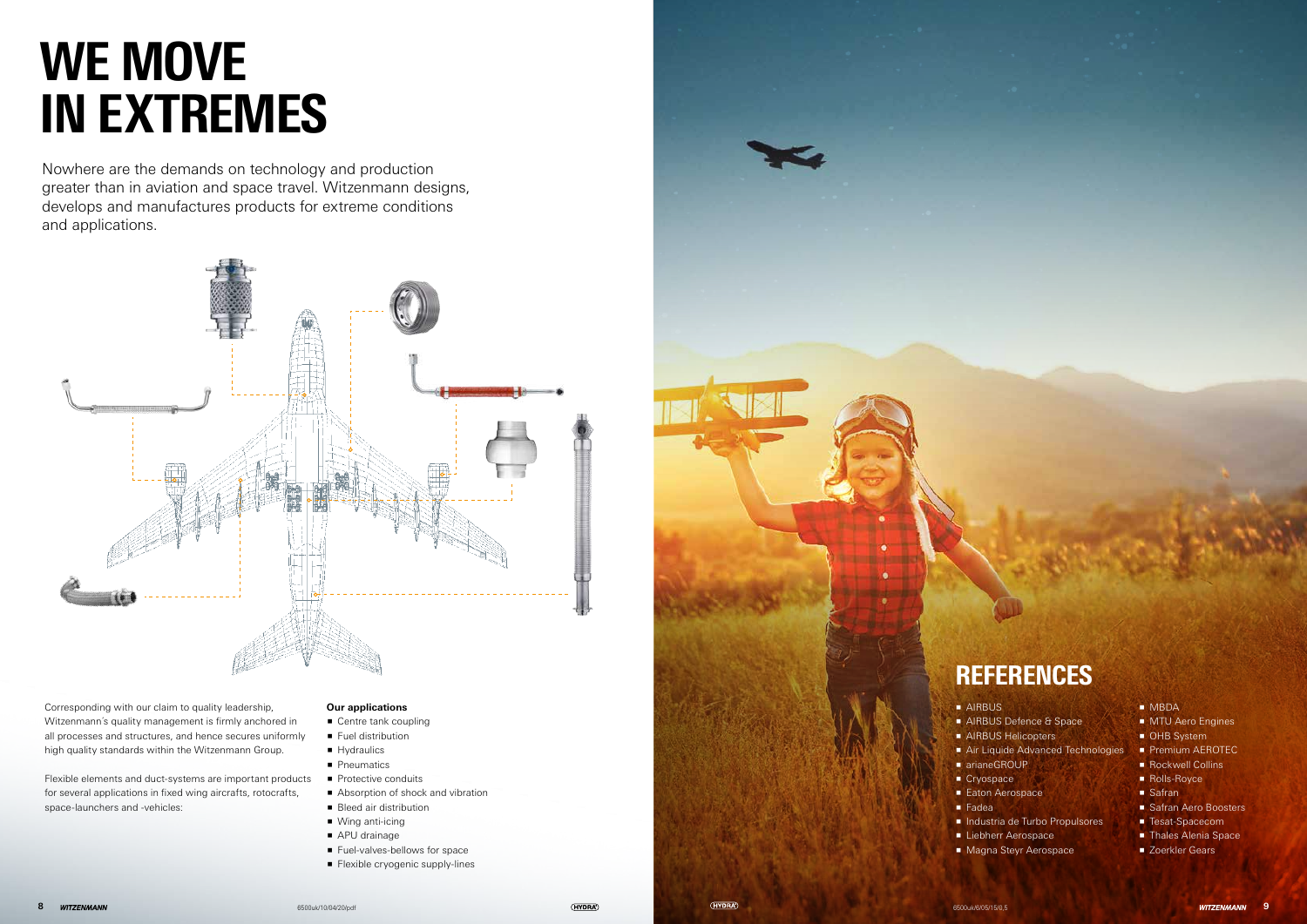## **Trim tank metal hose**



## **Adapter for additional tanks Design and functionality**



Kerosene-carrying inside pipe with coaxially enclosing drainage space for leak-monitoring. Moveability is assured by two parallel switched metal bellows. The strokedependent anchoring against pressure thrust is enabled by a special outside braiding. These adapters connect the additional Kerosene tanks in the cargo bay of airplanes to the rigid fuel transfer pipes.

## **Special properties**

- **P** New welding configuration guarantees gap-free interior space
- **User-friendly mounting**
- $\blacksquare$  High endurance
- **Maintenance-free welding construction**









## HYDRA® FLEXIBLE FLUID PIPE CONNECTIONS

## **Design and functionality**

AS1424 covers a complete product-range from DN 06 up to DN 32 with the typical end-fitting-options, which are used in the Aerospace industry. They are designed also with different interface options and 3-D-bended rigid tubes on customers request.

Two coaxial metal hose lines of stainless steel ensure flexibility. The inside unit is responsible for pressure resistance and the main transport of fuel. It connects the rigid transfer pipe with the moveable trim tank in the horizontal stabilisor of Airbus aircrafts. The outer hose line works as a protective and drainage shell and is firmly coupled to the inside unit at the rigid ends. The elevator movement is decoupled from the rigid fuel transfer pipes over the lifetime of the airplane.

> **Pressure-range 38-138 bar (dependent on hose-diameter)**  $\blacksquare$  High operation temperatures up to 430 °C in pneumatic systems, temperature excursions up to max. 650 °C for Class B an N p High flexibility and vibration-resistance at operation-temperature

- 
- 
- 430 °C and medium pressure
- **Optional with fire protection sleeve**

## **Special properties**

- Construction allows continuous drainage and hence provides leakage detection for the inside fuel line
- Additional side outlet with drainage and leakage detection
- Maintenance-free welding construction
- **D** Low-weight design

## HYDRA® FLEXIBLE FLUID PIPE CONNECTIONS

## **AS 1424 metal hose assemblies Witzenmann's metal hose program acc. to the international SAE Aerospace Standard**

The AS 1424 defines a high level of technical performance due to the combined requirements regarding temperature, flexibility and vibration-resistance. The hoseassemblies are typically used to foreward and distribute bleed air which is taken from the compressor stage of the main engine of the aircraft.

The hose assemblies are produced with high sophisticated, special production processes acc. to PRI/NADCAP-requirements with tuned, narrow part tolerances. This guarantees a low scatter band for the technical performance of the metal hose assemblies for the use in the field. All relevant technical parameters are measured, checked and recorded during production.

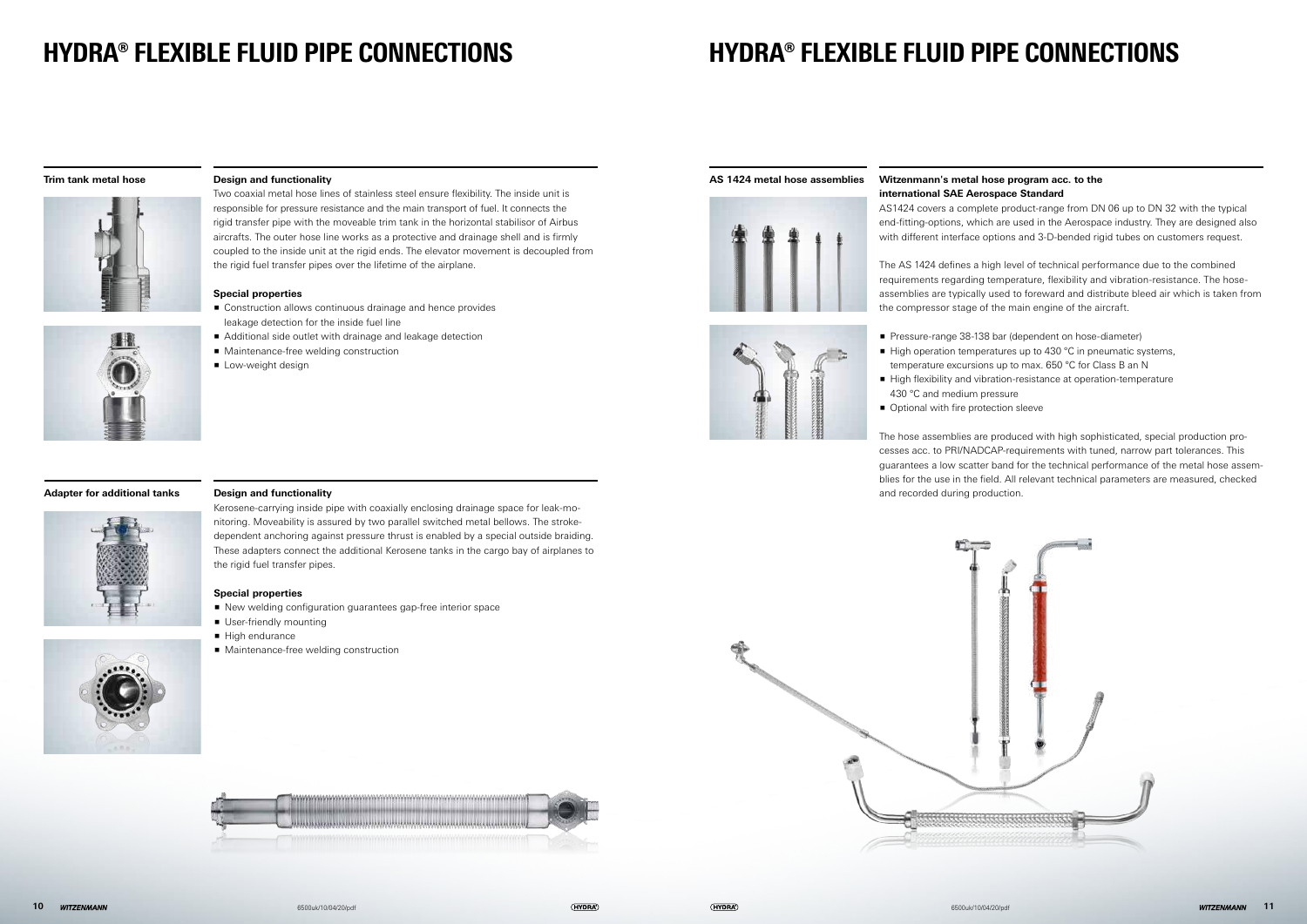## HYDRA® EXPANSION JOINTS

## **Gimbal Joints High-pressure design (gimbal joints)**

Single or multi-ply bellows element with cardan anchors for absorbing pressure thrust, providing all-round angular flexibility. Available with different pipe connections. Already qualified for air travel in the 90's, these products are available in weightoptimised designs as per ABS0736 in different diameters, with inside anchoring. Stainless steel, Titanium and Inconel 625 are used as construction materials. Application for example in flexible bleed air ducts of aircrafts. An extensive program of different stainless steel designs is available for space travel, e.g. for cryogenic fuel lines for the Ariane 4 and 5 launcher.

## **Special properties**

- $\blacksquare$  Best possible pressure resistance
- $\blacksquare$  Lowest friction resistance and reaction moments
- **Process / product qualification as per DAN481 (Test Report TR 03-97)**
- **Absolutely gas-tight**
- Angular flexibility up to  $\pm$  7 degrees
- $\blacksquare$  Maintenance-free



Single or multi-ply bellows element with ball-shaped metal anchoring with in-between graphite slide ring for 360° angular flexibility. Conceptualised for air travel in the 90's as a lightweight design according to works standard. Nominal diameter for this lowpressure construction (up to 8 bar) ranges from DN38 to DN125.

Pipe segmented into four different assembly groups (left – right design); The integrated metal bellows units of Inconel 625 relieve the two inside aluminium ducts which are responsible for the support of the lightening protection equipment. This protective conduit enables the secure feed of electrical cables through a filled aircraft tank and tolerates loads from all possible flying manoeuvres of military operations over the entire service life of the aircraft.

## **Special properties**

- Most compact design for a metal bellows joint
- **Absolutely gas-tight**
- **Ninimal weight**
- Angular flexibility up to  $\pm$  7 degrees



## **Ball Joints**

## **Antenna protection line**



## HYDRA® SPECIAL APPLICATIONS



## **Design and functionality**

Single-ply antenna protection conduit for high frequency signals. Connection between antenna tuning unit and antenna base. Positioning of this antenna component within the multiple bent ducting.

The bent sections of the protection conduit consist of semiflexible corrugated metal hoses. Three polyamide brackets located on both ends and in the centre are integrated to secure the coaxial feed of the antenna wire.

## **Special properties**

coaxial mounting.

## **Tank line for cable harness Design and functionality**

## **Special properties**

- 
- 
- Weight-optimised construction
- Maintenance-free



■ Exact bending of 3D layout for wire assembly group and external conduit,

■ Most demanding requirements for nonporous welding of Aluminium alloy ■ Sophisticated process for flange machining